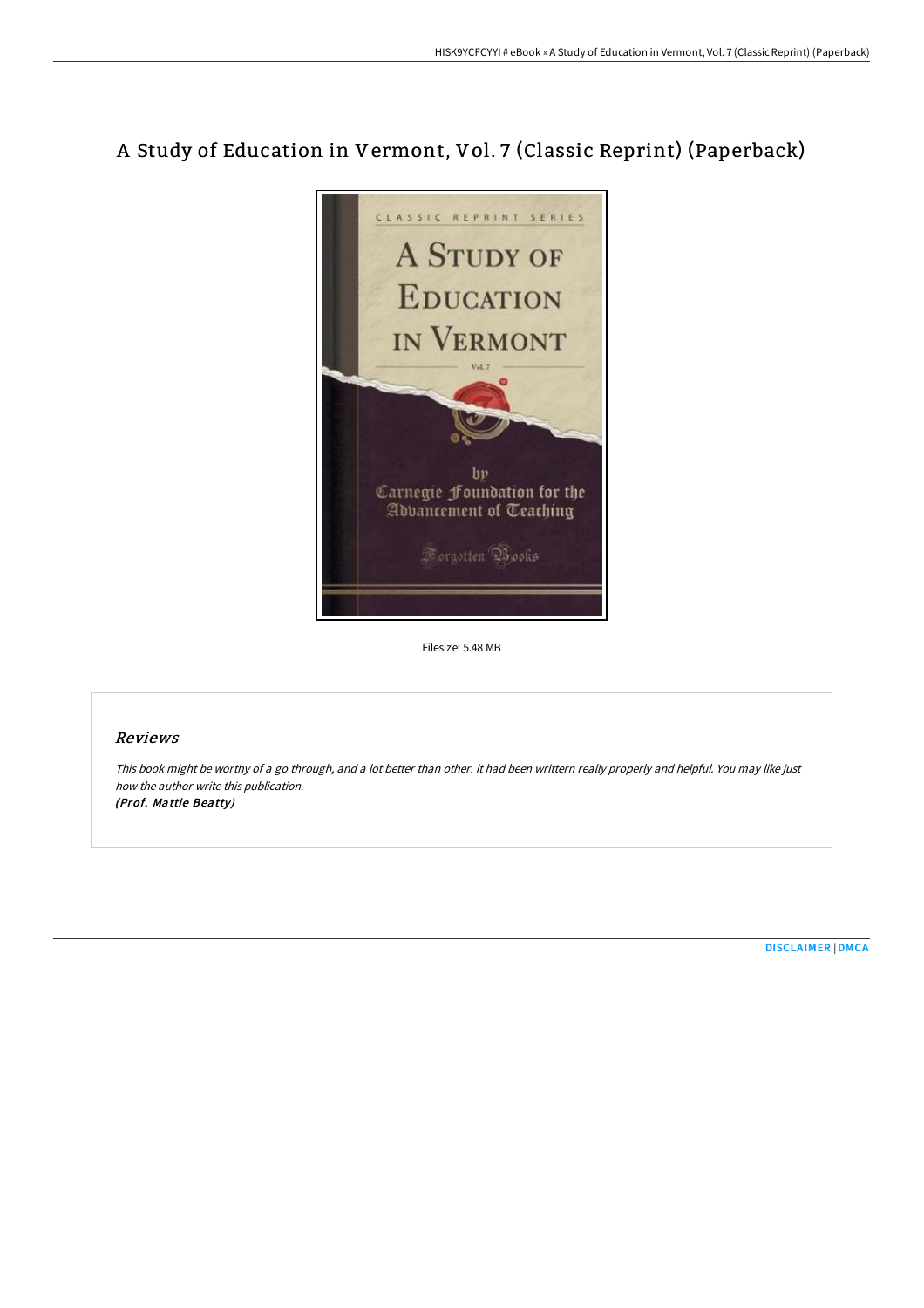## A STUDY OF EDUCATION IN VERMONT, VOL. 7 (CLASSIC REPRINT) (PAPERBACK)



To save A Study of Education in Vermont, Vol. 7 (Classic Reprint) (Paperback) PDF, remember to follow the web link below and save the file or have access to additional information that are highly relevant to A STUDY OF EDUCATION IN VERMONT, VOL. 7 (CLASSIC REPRINT) (PAPERBACK) book.

Forgotten Books, United States, 2015. Paperback. Condition: New. Language: English . Brand New Book \*\*\*\*\* Print on Demand \*\*\*\*\*.Excerpt from A Study of Education in Vermont, Vol. 7 The Legislature of Vermont, under a joint resolution approved November 19, 1912, provided for a commission to report upon the educational responsibilities of the state. The scope of the work of this commission is defined in the resolution as follows: Whereas, a doubt has arisen in the minds of many of those most intimately related to the secondary and elementary schools of the state as to the efficiency of our common school system, and Whereas, a similar doubt prevails among many friends of higher education regarding the adequacy of the return which the state is getting from its appropriations in aid thereof, and Whereas, His Excellency, the Governor, has recommended in a recent message the appointment of a commission to investigate and report on these matters: Therefore, it is hereby Resolved by the Senate and the House of Representatives, That a commission of nine persons, at least two of whom shall be experts in or engaged in educational work, shall be appointed by the Governor to enquire into the entire educational system and condition of this state. This commission shall report at the earliest possible date on the several rights, duties, and obligations of the University of Vermont and State Agricultural College, Middlebury College, and Norwich University, with such recommendations as will prevent unnecessary duplication and consequent financial waste. Resolved, That as soon as practicable after reporting on the institutions of higher learning herein before referred to, the said commission shall recommend, by bill or otherwise, such reorganization of our public elementary and secondary schools, in adjustment to the entire educational system of the state, as will promote the ends of unity,...

Read A Study of Education in Vermont, Vol. 7 (Classic Reprint) [\(Paperback\)](http://techno-pub.tech/a-study-of-education-in-vermont-vol-7-classic-re.html) Online  $\mathbf{B}$ Download PDF A Study of Education in Vermont, Vol. 7 (Classic Reprint) [\(Paperback\)](http://techno-pub.tech/a-study-of-education-in-vermont-vol-7-classic-re.html)